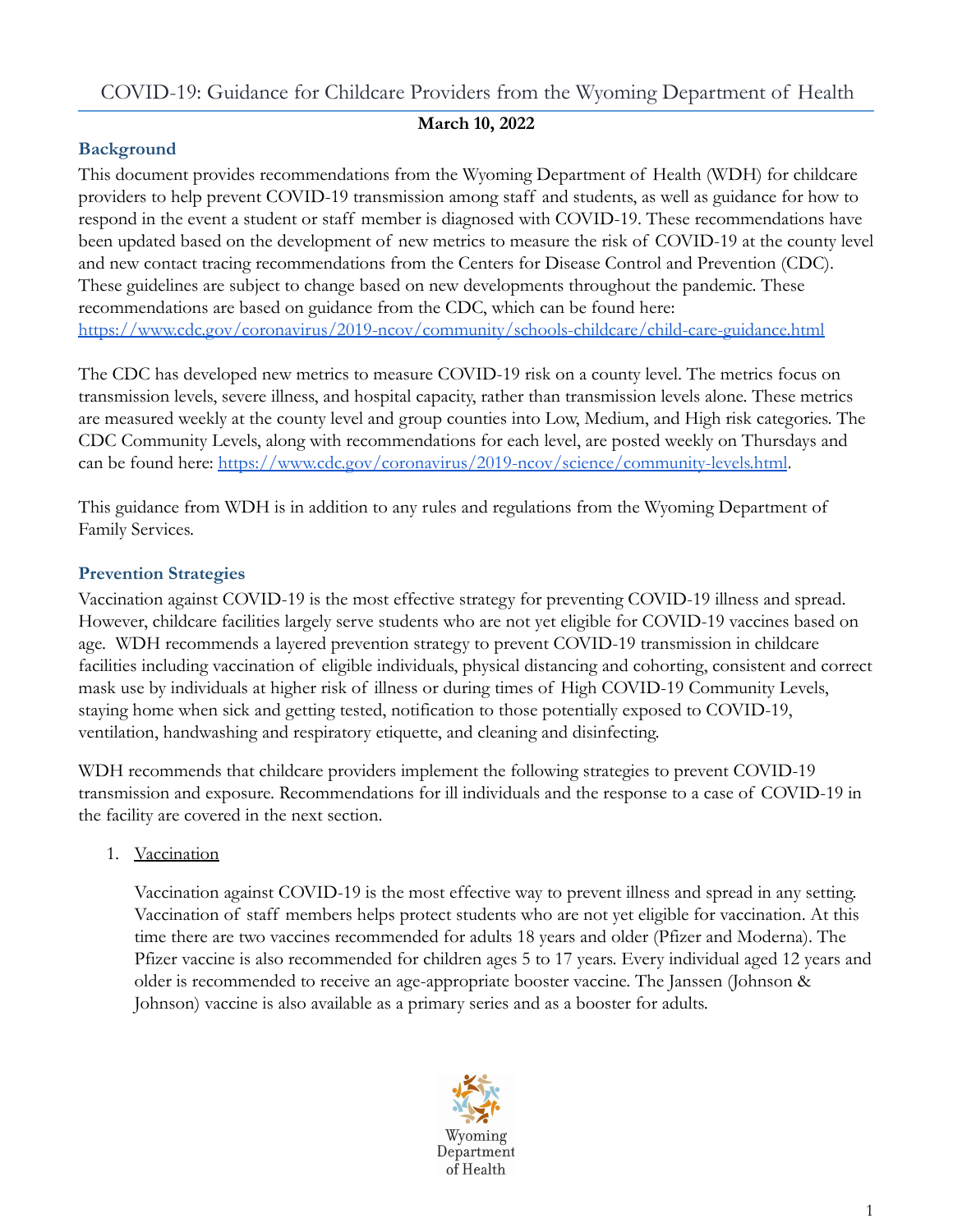Vaccines are in abundant supply and are available in multiple locations in each county, including public health nursing offices and health departments, provider offices, and pharmacies.

The WDH encourages childcare providers to work with their county public health nursing offices or health departments to ensure vaccines are accessible to all staff and any eligible students who have not yet been immunized and to encourage booster doses among those who are eligible.

At this time, because most students of early childhood education have not had the opportunity to be fully immunized against COVID-19, the public health prevention strategies listed below remain important. However, it is likely that guidance will be adapted as more students have the opportunity to become fully immunized against COVID-19.

#### 2. Physical Distancing and Cohorting

WDH recognizes that physical distancing can be difficult and not always possible in childcare settings. WDH recommends that childcare providers implement physical distancing to the extent possible, focusing on physical distancing between individuals who have not received all recommended COVID-19 vaccines in indoor settings. For example, staff members who have not received all recommended COVID-19 vaccines and not working in the same classroom should maintain at least 6 feet of distance between each other in common areas such as breakrooms to prevent spread of COVID-19. Cohorts of students should also maintain at least a 6 foot distance from other cohorts; students from different cohorts should maintain a six foot distance from each other in common areas and during transportation. However, because of the essential service that childcare facilities provide, they should not exclude children from in-person care to keep a minimum distance requirement.

Cohorting means keeping people together in a small group and having each group stay together throughout an entire day. Cohorting can be used to limit the number of students and staff who come into contact with each other, especially when it is challenging to maintain physical distancing among young children. WDH recommends that childcare providers place children and childcare providers into distinct groups that stay together throughout the entire day, to the extent that childcare providers can also balance educational needs and the social and emotional well-being of children. Specific recommendations for cohorting include the following:

- If possible, childcare groups should include the same children each day, and the same childcare providers should remain with the same group of children each day
- Limit mixing between groups such that there is minimal or no interaction between groups or cohorts
- Maintain at least 6 feet between children and staff from different cohorts
- Separate children's naptime mats or cribs and place them so that children are head to toe for sleeping. Masks should not be worn when sleeping.
- Provide physical guides, such as wall signs or tape on floors, to help maintain distance between cohorts in common areas
- Stagger use of communal spaces between cohorts
- Stagger child arrival, drop-off, and pick-up times or locations by cohort and prioritize outdoor drop-off and pick-up, if possible

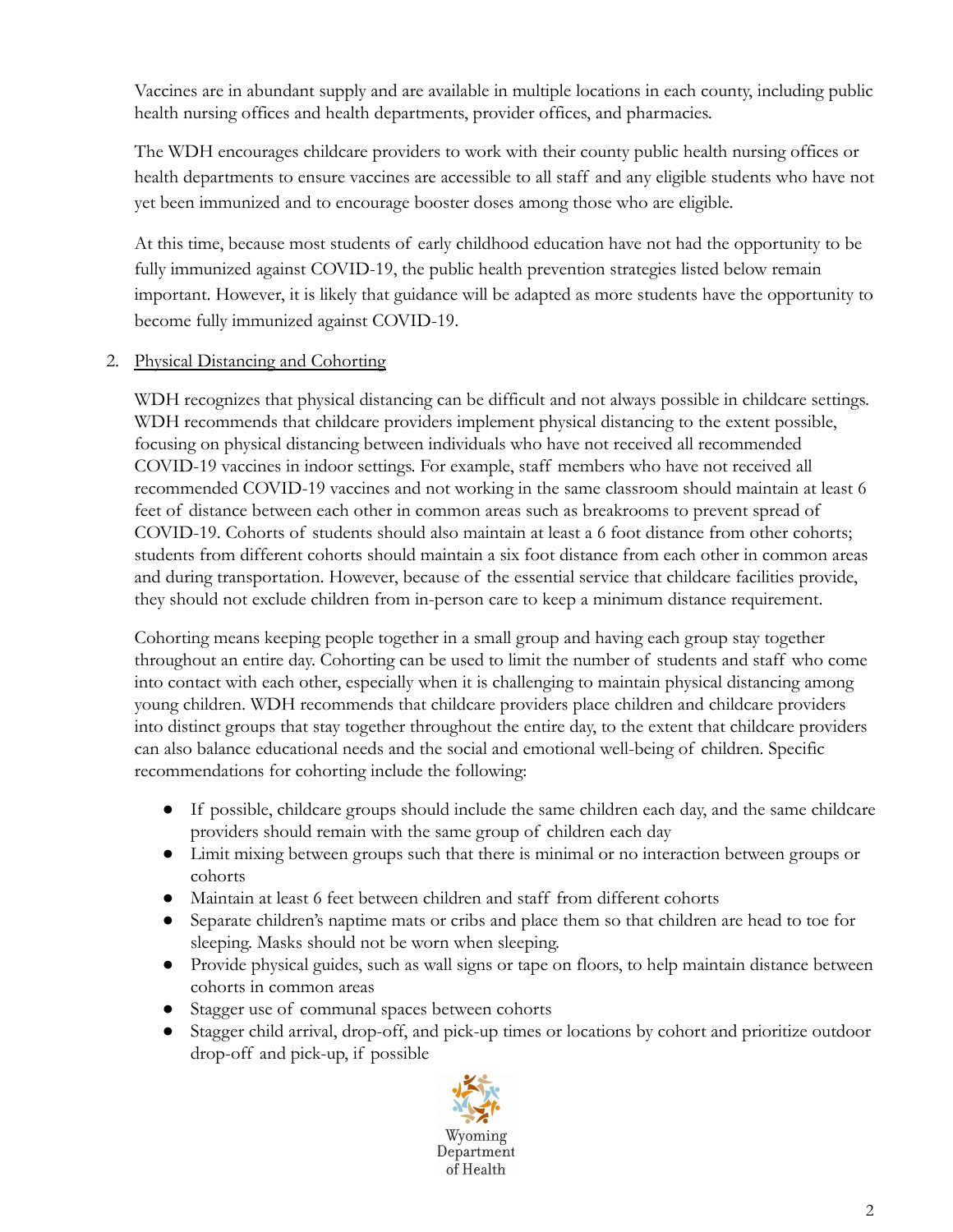- In transport vehicles, seat one child per row or skip rows when possible. Children from the same home can sit together.
- Prioritize outdoor activities when possible. Maintain cohorts if feasible in outdoor play spaces.

## 3. Consistent and Correct Mask Use

CDC and WDH no longer recommend universal masking, including in childcare facilities, in counties that are in Low or Medium risk categories according to CDC's COVID-19 Community Levels. Universal masking is still recommended in childcare facilities in counties that are in the High risk category. **Children under 2 years of age should notwear a mask, and masks should not be worn when sleeping.**

At all Community Levels, the parents of students aged 2 and older or staff members may choose to continue to wear masks to protect their children or themselves if they are at higher risk for severe illness. Because mask use in this context is to protect the individual wearing the mask rather than to protect others, these individuals should wear the highest quality mask that they can wear consistently and comfortably; respirators such as KN95s or N95s provide the highest level of protection. WDH recommends that childcare facilities continue to support mask use among individuals that may choose to wear them.

The CDC also recommends that mask use on education-related transportation be consistent with mask policies within the childcare facility as a whole based on COVID-19 Community Levels. Effective February 25, 2022, CDC is exercising its enforcement discretion to not require that people wear masks on buses or vans operated by public or private education systems, including early care and education/child care programs. Further details can be found here: <https://www.cdc.gov/coronavirus/2019-ncov/travelers/face-masks-public-transportation.html>

Mask use to protect others also continues to be recommended among individuals aged 2 years and older who have been diagnosed with COVID-19 and who return to the childcare facility after 5 days

of isolation and among individuals aged 2 years and older who have been exposed to COVID-19.

Childcare facilities that choose to require that staff and/or students aged 2 and older wear masks indoors should ensure that appropriate accommodations are made for those with disabilities as defined by the Americans with Disabilities Act and for those for whom wearing a mask would create a risk to workplace health, safety , or job duty as determined by the relevant workplace safety guidelines or federal regulations.

4. Ventilation

Good ventilation is a strategy that can help to reduce the number of virus particles in the air. Recommended strategies are listed below. Additional information on ventilation can be found from the CDC here:

<https://www.cdc.gov/coronavirus/2019-ncov/community/schools-childcare/ventilation.html>

● Bring in as much outdoor air as possible

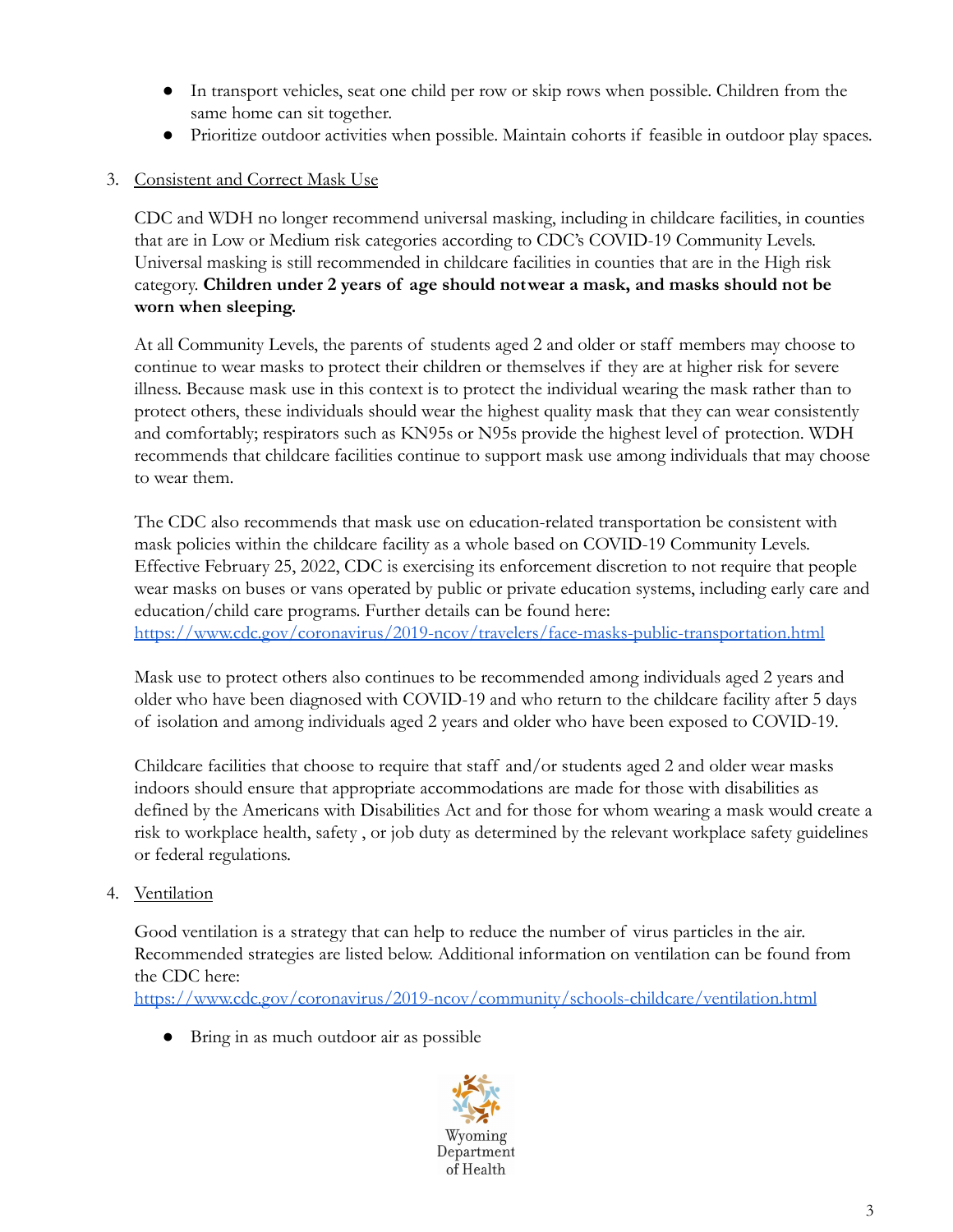- If safe to do so, open screened windows and doors and adjust the thermostat accordingly to provide a comfortable temperature. Do not open windows and doors if doing so poses a safety or health risk, such as falling, exposure to extreme temperatures, or triggering asthma symptoms.
- Use secured child-safe fans with covers in windows to blow potentially contaminated air out and pull in new air through other open windows and doors.
- Have activities, classes, or meals outdoors when circumstances allow.
- Ensure that Heating, Ventilation, and Air Conditioning (HVAC) settings are maximizing ventilation.
	- Ensure that HVAC systems are serviced and meet code requirements.
	- In collaboration with your HVAC servicer, consider taking the following actions:
		- Set HVAC systems to bring in as much outdoor air as your system will safely allow and reduce or eliminate air recirculation when practical and with HVAC consultation.
		- Increase the HVAC system's total airflow supply to occupied spaces when you can
		- Disable demand-controlled ventilation (DCV) controls to help ensure constant air flows throughout the day.
		- For simple HVAC systems controlled by a thermostat, setting the fan control switch from "Auto" to "On" will ensure the HVAC system provides continuous air filtration and distribution.
		- Consider running the HVAC system at maximum outside airflow for 2 hours before and after the building is occupied to refresh air before arrival and remove remaining particles at the end of the day.
- Filter and/or clean the air in the facility
	- Improve the level of air filtration as much as possible without significantly reducing airflow.
	- Make sure filters are sized, installed, and replaced according to manufacturer's instructions
	- Consider portable cleaners that use high efficiency particulate air (HEPA) filters to enhance air cleaning wherever possible, especially in higher risk areas such as a nurse's office or sick/isolation room.
	- Consider using ultraviolet germicidal irradiation (UVGI) as a supplemental treatment to inactivate the virus that causes COVID-19, especially if options for increasing ventilation and filtration are limited. Consult a qualified professional to help design and install any UVGI system.
- Use exhaust fans in restrooms and kitchens.
	- Inspect and maintain exhaust ventilation systems in restrooms and kitchens.
	- Ensure restroom and kitchen exhaust fans are on and operating at full capacity while the facility is occupied and for 2 hours afterward.
- Open windows in transportation vehicles when it does not create a safety or health hazard. Having more windows open is more helpful, but even just cracking a few windows open is better than keeping all windows closed.

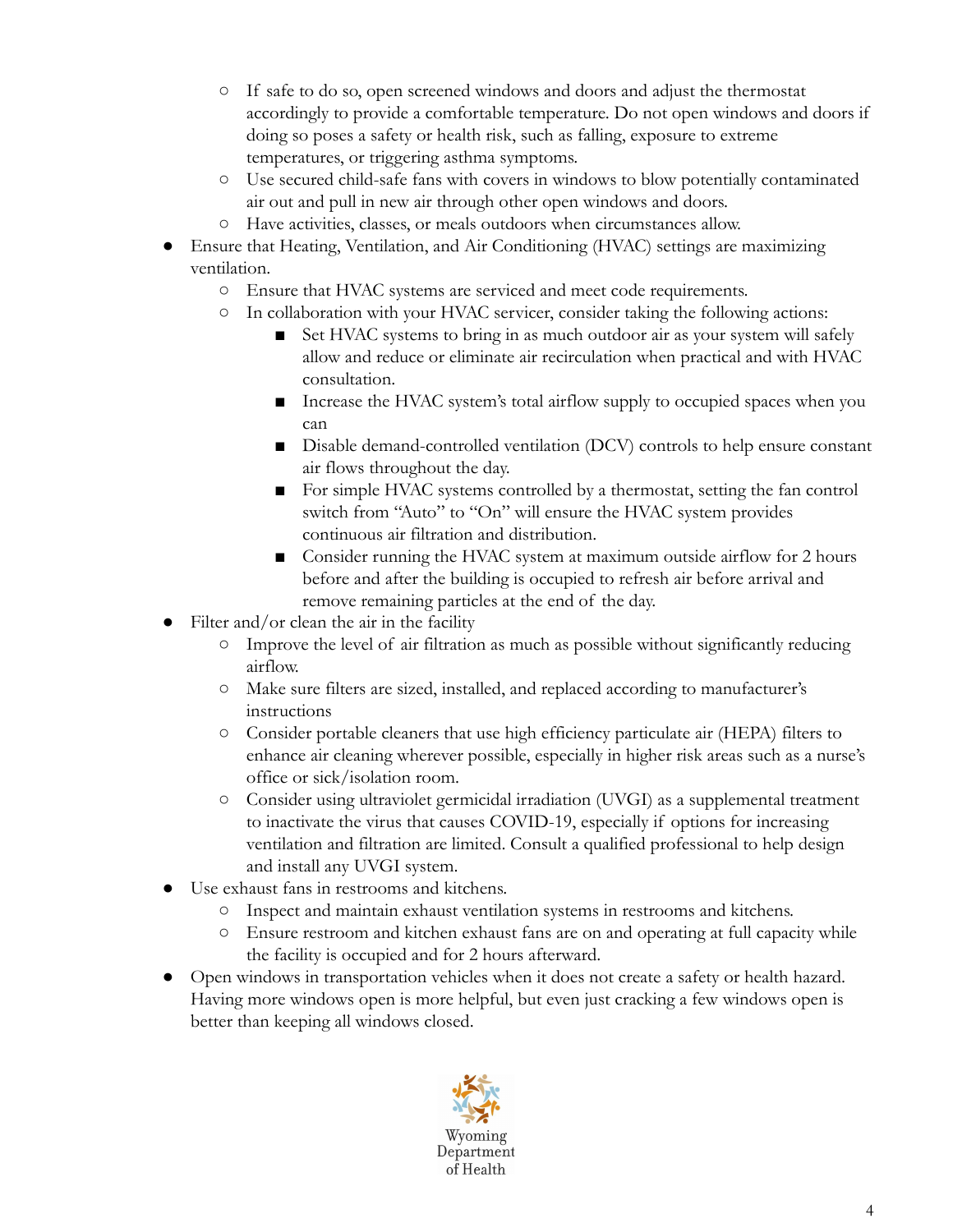## 5. Handwashing and Respiratory Etiquette

Handwashing and respiratory etiquette (covering coughs and sneezes) can help prevent individuals from getting and spreading infectious illnesses including COVID-19. WDH recommends that childcare facilities monitor and reinforce these behaviors and provide adequate handwashing supplies.

- Teach and reinforce handwashing with soap and water for at least 20 seconds
- Remind everyone in the facility to wash hands frequently and assist young children with handwashing. Build time into daily routines for students and staff to wash hands, especially at key times like bathroom breaks, before lunch and/or snack times, and after playing outside.
- If handwashing isn't possible, use hand sanitizer containing at least 60% alcohol (for staff and older children who can safely use hand sanitizer). Hand sanitizers should be stored up, away, and out of sight of young children and should be used only with adult supervision for children under 6 years of age.
- Post signs and graphics that describe how to stop the spread of germs in important facility locations such as entrances and restrooms. Signs should be easy to understand, use pictures, and be in primary languages spoken by your staff and families. Materials are available from the CDC here:

# [https://www.cdc.gov/coronavirus/2019-ncov/community/schools-childcare/clean-disinfect](https://www.cdc.gov/coronavirus/2019-ncov/community/schools-childcare/clean-disinfect-hygiene.html#handwashing)[hygiene.html#handwashing](https://www.cdc.gov/coronavirus/2019-ncov/community/schools-childcare/clean-disinfect-hygiene.html#handwashing)

- Set up hand hygiene stations at facility entrances
- Wearing gloves is not necessary for protection from COVID-19 in most situations. CDC does recommend wearing gloves when cleaning and disinfecting or when caring for someone who is sick with COVID-19, but otherwise proper handwashing is recommended.

# 6. Cleaning and Disinfecting

In general, cleaning once a day is enough to sufficiently remove the virus that causes COVID-19 that may be on surfaces. The following cleaning and disinfecting recommendations are in addition to rules and regulations and general recommended procedures for cleaning, sanitizing, and disinfecting in childcare settings.

- Clean high-touch surfaces at least once a day. Examples of high-touch surfaces include counters, tables, doorknobs, light switches, handles, stair rails, elevator buttons, desks, keyboards, phones, toilets, faucets, and sinks.
- Always follow the directions on the cleaning or disinfectant product label.
- Wash hands with soap and water for 20 seconds after cleaning and immediately after removing gloves.
- If there has been a person who tested positive for COVID-19 in your facility**within the last 24 hours**, **clean and disinfect the spaces they occupied**.
	- Close off areas used by the person who is sick and do not use those areas until after cleaning and disinfecting

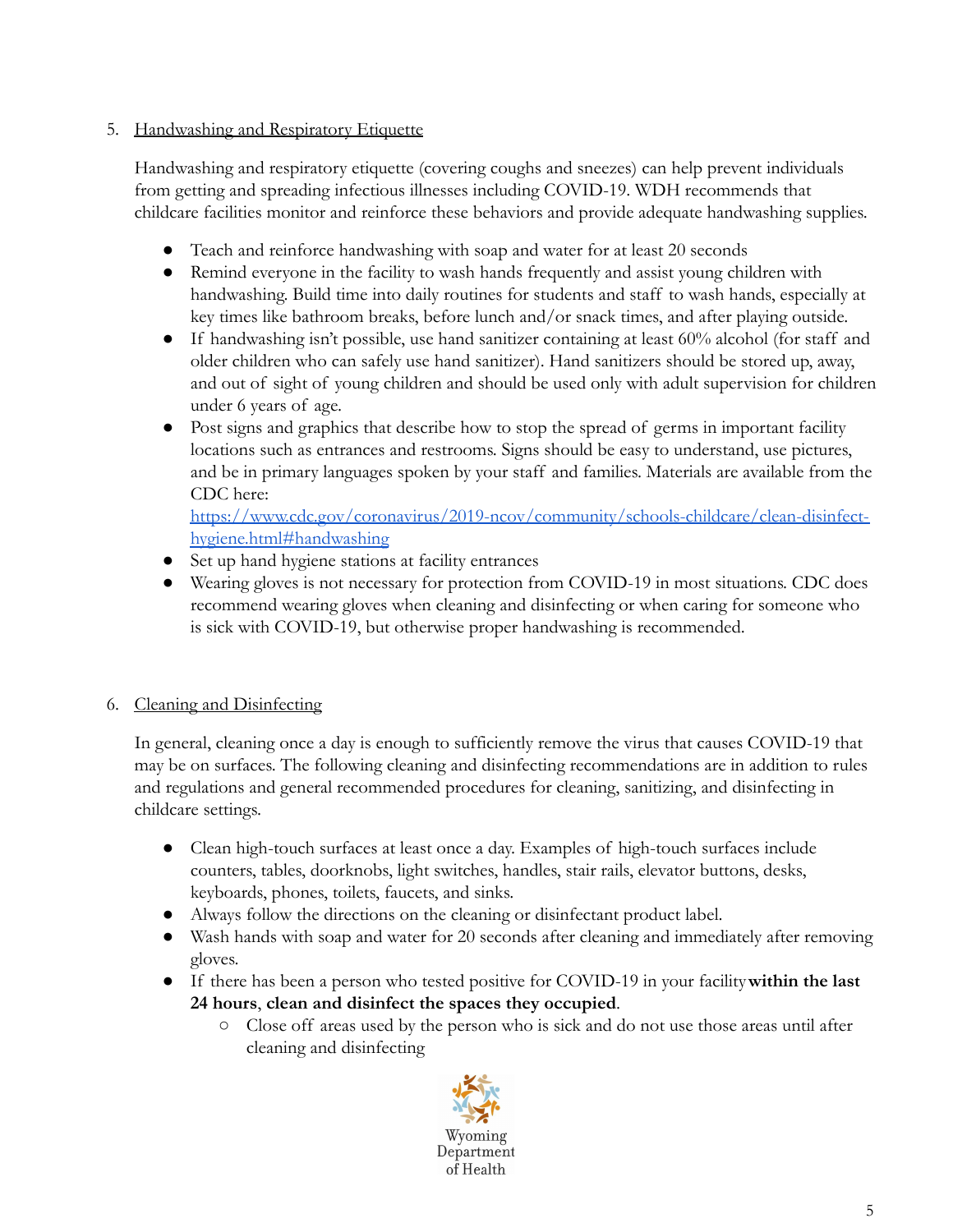- Wait as long as possible (at least several hours) before you clean and disinfect
- Open doors and windows or use HVAC settings to increase air circulation in the area
- Use products from EPA List N ato disinfect according to the instructions on the product label

(<https://www.epa.gov/coronavirus/about-list-n-disinfectants-coronavirus-covid-19-0>)

- Wear a mask and gloves while cleaning and disinfecting
- Vacuum the space if needed. Use a vacuum equipped with a HEPA filter and bags, if available. While vacuuming, temporarily turn off in-room, window-mounted, or on-wall recirculation HVAC systems to avoid contamination of units. Do not deactivate central HVAC systems.
- It is safe to wash dirty laundry from a person who is sick with COVID-19 with other people's items, if necessary
- Ensure safe and correct use and storage of cleaning and disinfectant products, including storing such products securely and using PPE needed for the cleaning and disinfection products
- If more than 24 hours have passed since the person diagnosed with COVID-19 has been in the space, cleaning is enough.
- If more than 3 days have passed since the person diagnosed with COVID-19 has been in the space, no additional cleaning beyond regular cleaning practices is needed

## **Responding to COVID-19 in the Facility**

The core strategies for responding to a diagnosis of COVID-19 within childcare facilities are to ensure that ill individuals and individuals diagnosed with COVID-19 do not attend the facility and to identify close contacts who are at high risk for developing COVID-19 to prevent further spread. A flowchart summarizing the recommendations for exclusion from educational settings can be found on this webpage:

[https://health.wyo.gov/publichealth/infectious-disease-epidemiology-unit/disease/novel-coronavirus/covid-](https://health.wyo.gov/publichealth/infectious-disease-epidemiology-unit/disease/novel-coronavirus/covid-19-orders-and-guidance/)[19-orders-and-guidance/](https://health.wyo.gov/publichealth/infectious-disease-epidemiology-unit/disease/novel-coronavirus/covid-19-orders-and-guidance/)

#### 1. Staying Home When Sick and Getting Tested

Children and staff who have symptoms of infectious illness should stay home and be referred to their healthcare provider for testing and care. WDH recognizes that the overlap between COVID-19 symptoms with other common illnesses, and the fact that young children often get multiple viral illnesses each year, can make it challenging to identify when staff and students need to be excluded from the facility. Childcare providers should use their best judgment especially with mild symptoms or with students who have a known history of allergies or other conditions that can present with similar symptoms to COVID-19. Especially at High community levels, providers should err on the side of caution when deciding whether a child has an illness potentially consistent with COVID-19 and should be excluded from the childcare facility and referred to a healthcare provider.

There are several possible strategies that childcare facilities can use to ensure that ill individuals are not attending the facility. WDH does not recommend one strategy over another. Facilities should

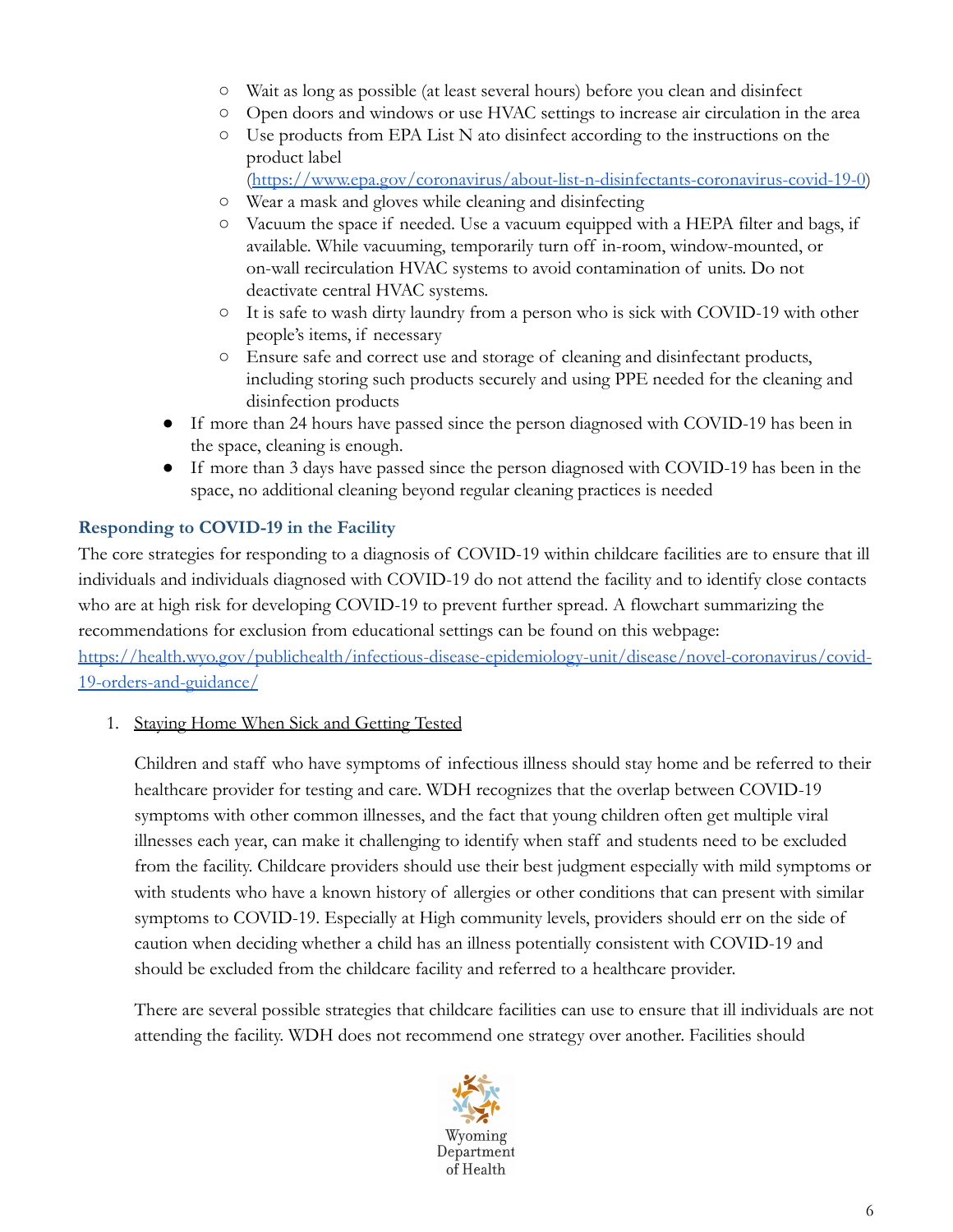implement a strategy that works best for them and their staff and students. Example strategies include:

- Provide information to parents about the symptoms of COVID-19 and ask parents to monitor the health of their children and keep them home and seek healthcare if they develop any signs of illness. Ask staff to do the same.
- Ask parents and/or staff upon entrance to the facility about symptoms of illness that are consistent with COVID-19.
- WDH does not recommend temperature screening alone as fever is not always present with COVID-19 infection. If facilities choose to implement temperature screening in combination with one of the strategies above, they should ensure that the screening methods do not create additional close contact exposures that would have not otherwise occurred.

A complete list of symptoms that are consistent with COVID-19 can be found here: [https://www.cdc.gov/coronavirus/2019-ncov/symptoms-testing/symptoms.html.](https://www.cdc.gov/coronavirus/2019-ncov/symptoms-testing/symptoms.html) Parents and providers should pay particular attention to the following symptoms:

- Fever (temperature 100.4°F or higher)
- Sore throat
- New uncontrolled cough that causes difficulty breathing (for a child with chronic allergic/asthmatic cough, see if there is a change from their usual cough)
- Diarrhea, vomiting, or stomachache
- New onset of severe headache, especially with a fever
- New loss of taste and/or smell, for those old enough to communicate those symptoms

If an individual is ill but is not diagnosed with COVID-19, they may return to the facility when it has been at least 24 hours after symptom resolution or according to facility policy if that is stricter.

WDH recommends that childcare facilities work with local public health offices to understand where COVID-19 testing resources are available in their communities so that they can refer parents and staff members to get tested. WDH also has testing resources available for childcare facilities who wish to provide testing onsite, including both tests that are collected and sent to a laboratory and rapid point-of-care tests. Facilities interested in providing on-site testing should contact [wdh.covid19@wyo.gov.](mailto:wdh.covid19@wyo.gov) WDH also provides free at-home saliva testing; individuals can order test kits to be sent to their house and then collect the sample via a provider over Zoom. More information about the free at-home testing can be found here:

[https://health.wyo.gov/publichealth/infectious-disease-epidemiology-unit/disease/novel-coronavirus](https://health.wyo.gov/publichealth/infectious-disease-epidemiology-unit/disease/novel-coronavirus/covid-19-at-home-testing/) [/covid-19-at-home-testing/](https://health.wyo.gov/publichealth/infectious-disease-epidemiology-unit/disease/novel-coronavirus/covid-19-at-home-testing/)

2. Individuals Who Test Positive for COVID-19

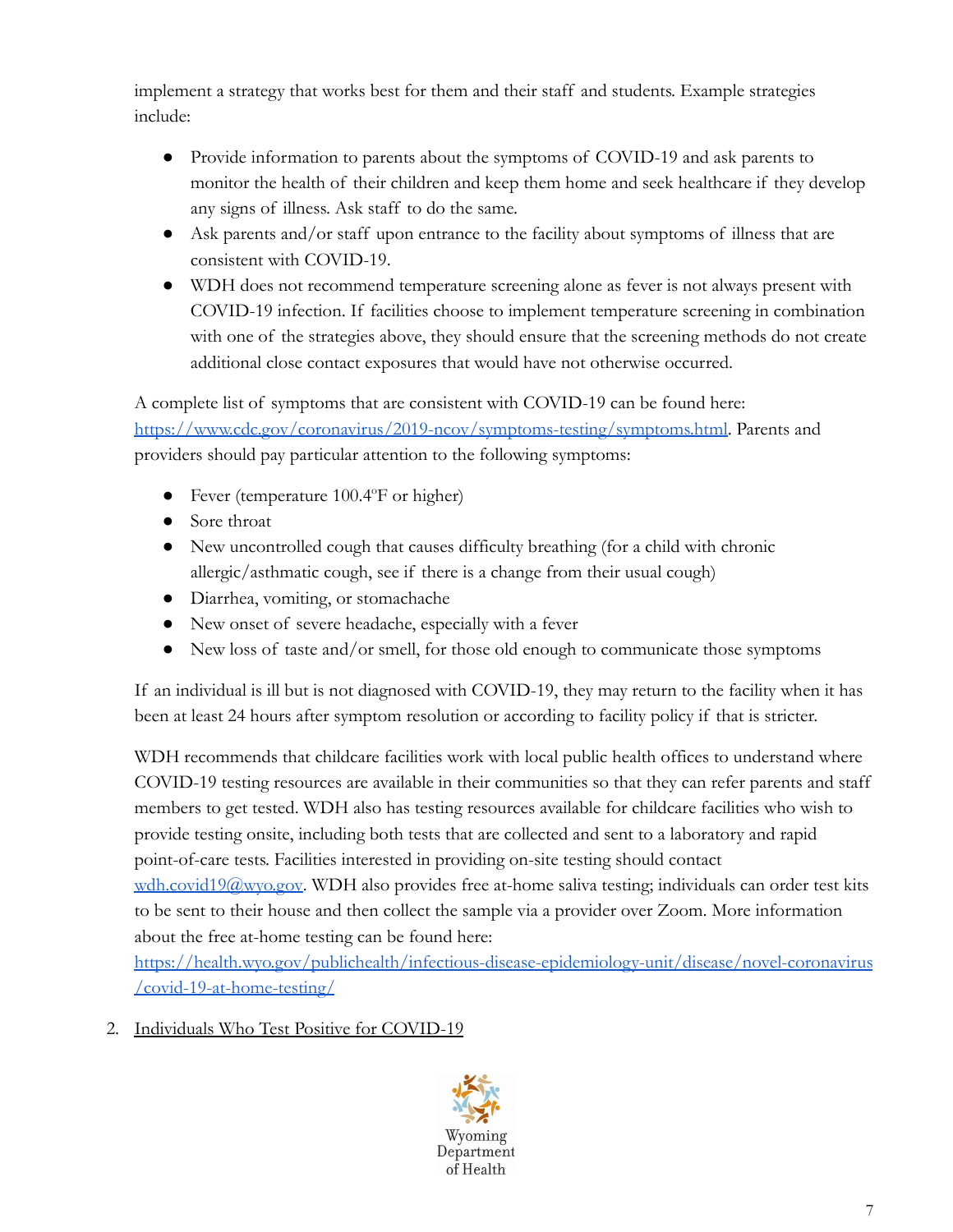Staff or students who have tested positive for COVID-19 should remain home from childcare until they meet all of the following criteria:

- The individual has not had a fever (without the use of fever-reducing medication) for at least 24 hours
- Other symptoms are improving
- It has been at least 5 days since symptoms first started.

If the individual did not have symptoms, he or she should stay home from childcare until 5 days have passed since the positive test was collected.

Individuals aged 2 and older are recommended to wear a mask for an additional 5 days after returning to childcare other than when eating, drinking, sleeping, or participating in artistic or athletic activities that cannot be done while wearing a mask. When not wearing a mask, distancing of six feet should be maintained to the extent possible.

To calculate the length of time an individual diagnosed with COVID-19 should stay home from childcare, add 5 days to the date that symptoms started (or the date the positive test was collected if there are no symptoms). For example, if symptoms started on October 1, the individual must stay home through October 6 and can return to the facility on October 7 if he or she meets the criteria above. Mask use is recommended to continue through day 10 (October 11).

3. Close Contacts of Infectious Individuals

Individuals diagnosed with COVID-19 are infectious beginning 48 hours prior to the onset of symptoms and until they meet the criteria to return to childcare. If an individual does not have symptoms, they are infectious beginning 48 hours prior to the test collection.

An individual is considered a close contact if they were within 6 feet of the infectious individual for 15 minutes or more during the course of a 24-hour period.

There are several circumstances in which an individual with an exposure to an infectious individual **is not recommended** to need to stay home from childcare. These individuals are recommended, however, to wear a mask for 10 days after the exposure if they are 2 years of age or older, other than when eating, drinking, sleeping, or participating in artistic or athletic activities that cannot be done while wearing a mask. When not wearing a mask, distancing of six feet should be maintained to the extent possible. WDH also recommends they be tested on day 5 after the exposure, if possible.

- The person exposed is 18 years or older and has received all recommended doses of COVID-19 vaccine (including a booster dose if eligible based on the timing of the primary series) or the person exposed is less than 18 years of age and has completed a primary series of COVID-19 vaccine
	- Individuals 18 years of age and older who have completed a primary series of Pfizer or Moderna within the prior 5 months or a primary series of Janssen within the prior two

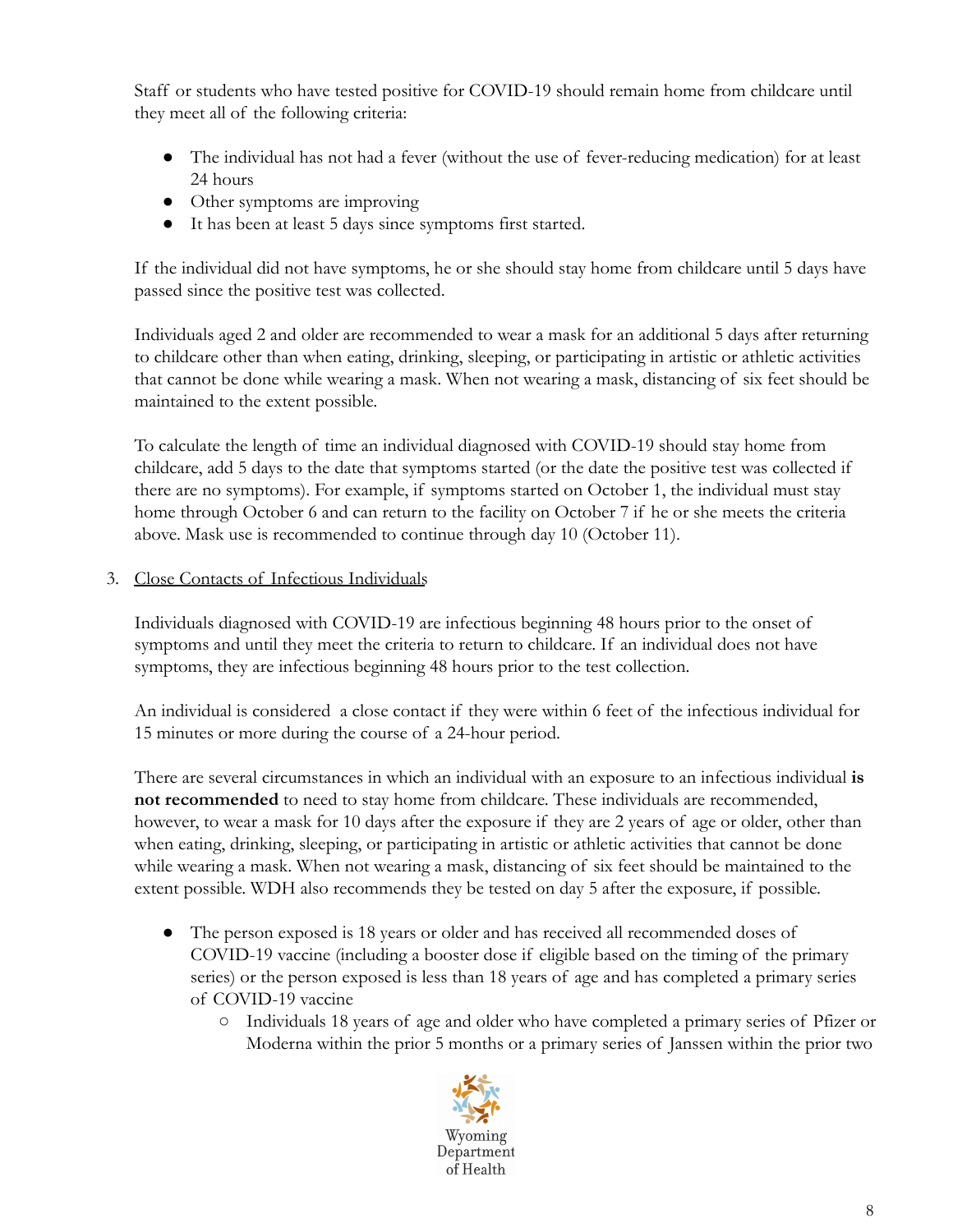months do not need to stay home from school because they are not yet eligible for a booster dose

- Because booster doses have been made available relatively recently for individuals younger than 18 years, these individuals do not need to stay home if they have completed a primary series regardless of booster status. WDH encourages booster doses for individuals aged 12 years and older if at least 5 months have passed since completion of the primary series
- The person exposed tested positive for COVID-19 using a molecular or antigen test performed by a provider or laboratory during the three months prior to exposure.

If both the infectious individual and the person exposed were wearing masks at the time of exposure, staying home may not be recommended if the individuals were wearing masks consistently and correctly during the time of the exposure. WDH realizes that children under the age of 2 should not wear masks and that it may be difficult for young children aged 2 and older to wear masks consistently and correctly. When determining whether mask use was sufficient to prevent significant exposure, factors that should be considered include observations of how well each individual wears the mask, whether there were unmasked exposures such as during meal or nap time, and whether there was contact with shared toys, etc, that may have resulted in exposure to respiratory secretions or saliva.

All other individuals identified as close contacts are recommended to stay home from childcare for 5 days after the exposure. Close contacts aged 2 years and older are recommended to wear a mask for an additional 5 days after returning to childcare other than when eating, drinking, sleeping, or participating in artistic or athletic activities that cannot be done while wearing a mask. When not wearing a mask, distancing of six feet should be maintained to the extent possible. Testing is recommended, if possible, on day 5 after the exposure.

WDH recommends a test-to-stay protocol for students 2 years of age and older as an alternative to staying home from childcare. More information about the test to stay protocol can be found on this page:

[https://health.wyo.gov/publichealth/infectious-disease-epidemiology-unit/disease/novel-coronavirus](https://health.wyo.gov/publichealth/infectious-disease-epidemiology-unit/disease/novel-coronavirus/covid-19-orders-and-guidance/) [/covid-19-orders-and-guidance/](https://health.wyo.gov/publichealth/infectious-disease-epidemiology-unit/disease/novel-coronavirus/covid-19-orders-and-guidance/)

To calculate the length of time a close contact exposed to COVID-19 is recommended to stay home from school, add 5 days to the date of last exposure. For example, if the exposure was on October 1, the individual must stay home through October 6 and can return to the facility on October 7 if he or she is asymptomatic and does not test positive for COVID-19. Mask use is recommended to continue through day 10 (October 11). Testing is recommended on day 5 (October 6).

Any close contacts who develop symptoms or test positive for COVID-19 should follow the recommendations for individuals who test positive above.

WDH realizes that in childcare settings, particularly with younger children and in situations where distancing is not possible or practical, it is likely that one positive individual in the classroom had close contact exposures with all others in the classroom.

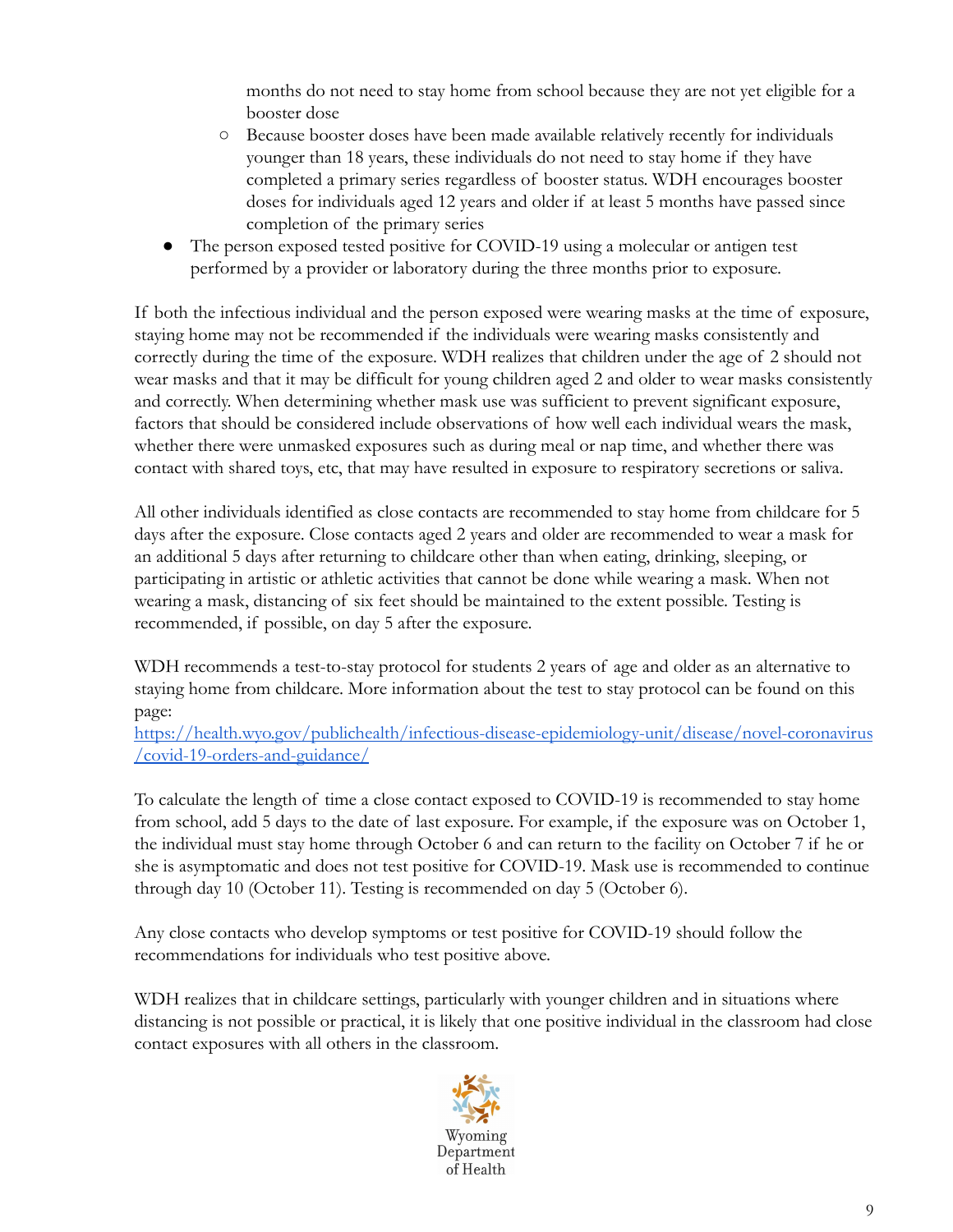Local public health offices and WDH are available to consult with childcare providers. Childcare facilities should reach out to their local public health office first, but if necessary can reach WDH by calling 877-996-9000 or emailing  $\underline{\text{wdh.covid19@wyo.gov}}$  $\underline{\text{wdh.covid19@wyo.gov}}$  $\underline{\text{wdh.covid19@wyo.gov}}$ .

4. Guidance for Implementing Isolation and Quarantine in Schools

The CDC no longer recommends universal contact tracing for COVID-19, and instead recommends prioritizing high risk congregate settings such as long-term care facilities, correctional facilities, outbreaks and clusters of related cases, and the emergence of new variants. WDH is no longer attempting to reach individuals who have tested positive for COVID-19 unless they are part of one of these settings, and is no longer routinely issuing isolation and quarantine orders for COVID-19.

Based on these new CDC guidelines, WDH is expanding recommendations and providing additional options for how childcare facilities can implement quarantine as measures to prevent the spread of COVID-19. Either of the following options may be effective:

Childcare facilities can continue to conduct contact tracing as previously recommended and require that close contacts mask or stay home depending on vaccination status. WDH recommends a test-to-stay program for individuals 2 years and older as an alternative to staying home, if available.

[https://health.wyo.gov/publichealth/infectious-disease-epidemiology-unit/disease/novel-cor](https://health.wyo.gov/publichealth/infectious-disease-epidemiology-unit/disease/novel-coronavirus/covid-19-orders-and-guidance/) [onavirus/covid-19-orders-and-guidance/](https://health.wyo.gov/publichealth/infectious-disease-epidemiology-unit/disease/novel-coronavirus/covid-19-orders-and-guidance/)

● Childare facilities can notify parents of an exposure related to an infectious case of COVID-19 in the childcare setting. If possible, notifications should be to close contacts who would be recommended to mask or quarantine as defined above. When identification of specific close contacts is not possible because of resource constraints, such as at High levels of transmission, notification should be made to any group with potential exposure, such as a classroom. With this option, the decision whether to keep an exposed child home should be made by the parents. WDH recommends that students aged 2 years and older who were exposed wear a mask for 10 days after the exposure.

Regardless of the option chosen above, WDH continues to recommend that all childcare facilities implement the following precautions:

- Childcare facilities should continue to ensure that individuals diagnosed with COVID-19 remain home from the facility according to CDC's isolation guidelines
- Individuals with household contact to COVID-19 are recommended to continue to follow CDC's recommendations for quarantine and/or mask use, depending on vaccination status. WDH recommends a test-to-stay program as an alternative to quarantine.
- Staff members should follow CDC's recommendations for quarantine and/or mask use after an exposure, depending on vaccination status.
- Childcare facilities should notify local public health officials or WDH regarding any clusters or outbreaks of COVID-19 (2 or more cases of COVID-19 likely resulting from transmission in a childcare setting). Public health officials can then provide mitigation recommendations specific to the situation. WDH can be notified by emailing  $\underline{wdh.covid19@wvo.gov}$  or calling 1-877-996-9000.